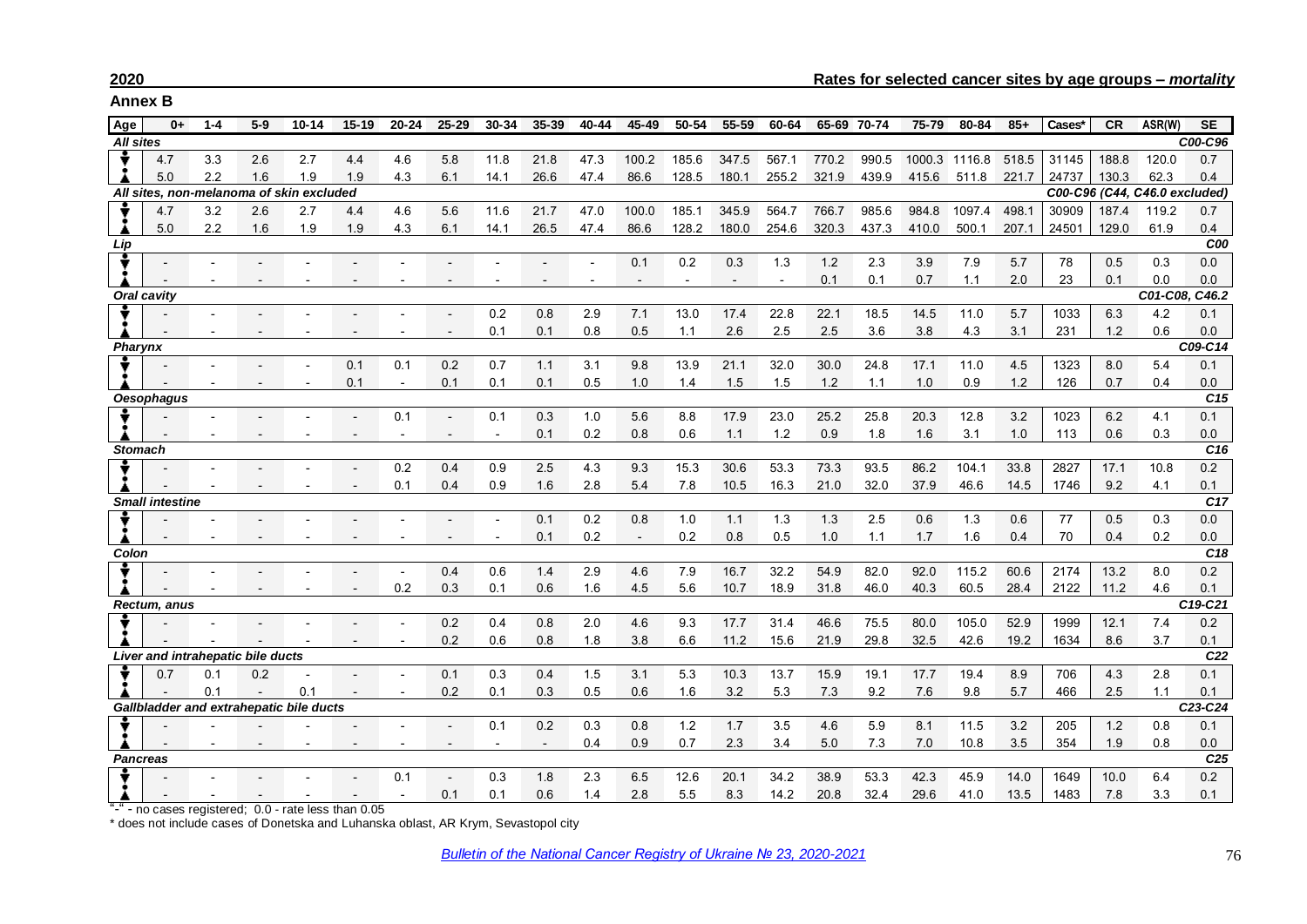## **2020 Rates for selected cancer sites by age groups –** *mortality*

**Annex B - continued**

| Age                                   | $0+$                                       | $1 - 4$              | $5-9$                                    | $10 - 14$                                      | $15 - 19$                | $20 - 24$                | $25 - 29$    | 30-34                    | 35-39                    | 40-44                    | 45-49                    | 50-54          | 55-59 | 60-64 | 65-69 | 70-74   | 75-79          | 80-84 | $85+$          | Cases* | <b>CR</b> | ASR(W) | <b>SE</b>   |
|---------------------------------------|--------------------------------------------|----------------------|------------------------------------------|------------------------------------------------|--------------------------|--------------------------|--------------|--------------------------|--------------------------|--------------------------|--------------------------|----------------|-------|-------|-------|---------|----------------|-------|----------------|--------|-----------|--------|-------------|
|                                       |                                            |                      |                                          | Nasal cavity, accessory sinuses and middle ear |                          |                          |              |                          |                          |                          |                          |                |       |       |       |         |                |       |                |        |           |        | C30-C31     |
|                                       |                                            |                      |                                          |                                                |                          | 0.1                      | $\mathbf{r}$ | 0.1                      | 0.1                      | 0.4                      | 0.5                      | 1.1            | 1.7   | 1.8   | 2.5   | 2.3     | 1.0            | 2.6   | 0.6            | 105    | 0.6       | 0.4    | 0.0         |
|                                       |                                            |                      |                                          |                                                |                          | 0.1                      | 0.1          | $\overline{\phantom{a}}$ | $\overline{\phantom{a}}$ | 0.2                      | 0.3                      | 0.1            | 0.3   | 0.6   | 0.3   | 1.2     | 0.7            | 1.4   | 0.4            | 51     | 0.3       | 0.1    | 0.0         |
| Larynx                                |                                            |                      |                                          |                                                |                          |                          |              |                          |                          |                          |                          |                |       |       |       |         |                |       |                |        |           |        | C32         |
|                                       |                                            |                      |                                          |                                                |                          |                          |              | 0.1                      | 0.3                      | 1.3                      | 2.3                      | 7.2            | 13.0  | 18.6  | 25.2  | 24.2    | 16.5           | 19.4  | 8.3            | 874    | 5.3       | 3.4    | 0.1         |
|                                       |                                            |                      |                                          |                                                |                          |                          |              |                          | 0.1                      | $\overline{\phantom{a}}$ | 0.4                      | $\blacksquare$ | 0.3   | 0.3   | 0.4   | 0.3     | 0.3            | 0.9   | 0.4            | 31     | 0.2       | 0.1    | 0.0         |
| Trachea, bronchus and lung            |                                            |                      |                                          |                                                |                          |                          |              |                          |                          |                          |                          |                |       |       |       |         | C33-C34        |       |                |        |           |        |             |
|                                       |                                            |                      |                                          |                                                | 0.1                      | 0.1                      | 0.2          | 0.9                      | 1.8                      | 7.2                      | 15.8                     | 42.5           | 86.7  | 147.7 | 193.2 | 216.1   | 180.4          | 169.9 | 56.1           | 6766   | 41.0      | 26.1   | 0.3         |
|                                       |                                            |                      |                                          |                                                | $\overline{\phantom{a}}$ | 0.2                      | 0.3          | 0.3                      | 1.0                      | 2.5                      | 4.7                      | 7.9            | 9.4   | 17.8  | 21.6  | 26.5    | 29.4           | 37.9  | 13.7           | 1567   | 8.3       | 3.8    | 0.1         |
| <b>Thymus</b>                         |                                            |                      |                                          |                                                |                          |                          |              |                          |                          |                          |                          |                |       |       |       |         |                |       |                |        |           |        | C37         |
|                                       | 0.7                                        |                      |                                          |                                                |                          | 0.2                      | 0.1          | $\overline{\phantom{a}}$ | 0.1                      |                          | $\overline{a}$           | 0.2            | 0.1   | 0.4   | 0.4   | 0.6     | 0.6            |       |                | 20     | 0.1       | 0.1    | 0.0         |
|                                       |                                            |                      |                                          |                                                |                          |                          |              |                          |                          | 0.1                      |                          | 0.2            | 0.1   | 0.1   | 0.2   | 0.2     | 0.3            | 0.2   |                | 13     | 0.1       | 0.0    | 0.0         |
|                                       | Heart, mediastinum<br>C38 (C38.4 excluded) |                      |                                          |                                                |                          |                          |              |                          |                          |                          |                          |                |       |       |       |         |                |       |                |        |           |        |             |
|                                       |                                            |                      | 0.1                                      | $\blacksquare$                                 | 0.1                      | 0.1                      | 0.2          | $\sim$                   | 0.1                      | 0.2                      | 0.2                      | 0.5            | 0.4   | 1.4   | 2.0   | 1.4     | 1.9            | 2.2   | 1.3            | 70     | 0.4       | 0.3    | 0.0         |
|                                       |                                            |                      |                                          |                                                |                          |                          |              | 0.1                      |                          | $\blacksquare$           | 0.2                      | 0.1            | 0.1   | 0.1   | 0.2   | 0.3     | 0.4            | 0.5   | 0.2            | 19     | 0.1       | 0.0    | 0.0         |
| Pleura                                |                                            |                      |                                          |                                                |                          |                          |              |                          |                          |                          |                          |                |       |       |       |         |                |       |                |        |           | C38.4, | C45.0       |
|                                       |                                            |                      |                                          |                                                |                          |                          |              |                          | 0.1                      | 0.2                      | 0.4                      | 0.3            | 0.4   | 1.3   | 0.9   | 1.4     | 1.6            | 1.8   | 1.3            | 54     | 0.3       | 0.2    | 0.0         |
|                                       |                                            |                      |                                          |                                                |                          |                          |              | $\blacksquare$           | 0.1                      | 0.2                      | $\sim$                   | $\blacksquare$ | 0.1   | 0.3   | 0.4   | 1.4     | 1.0            | 1.1   | 0.2            | 40     | 0.2       | 0.1    | 0.0         |
| Bones, joints and articular cartilage |                                            |                      |                                          |                                                |                          |                          |              |                          |                          |                          |                          |                |       |       |       | C40-C41 |                |       |                |        |           |        |             |
|                                       |                                            |                      | 0.1                                      | 0.1                                            | 0.4                      | 0.5                      | 0.3          | 0.5                      | 0.3                      | 0.1                      | 0.3                      | 0.7            | 0.9   | 0.9   | 2.0   | 0.6     | 2.6            | 0.9   | $\blacksquare$ | 85     | 0.5       | 0.4    | 0.0         |
|                                       |                                            |                      |                                          | 0.1                                            | 0.5                      | $\overline{\phantom{a}}$ | 0.1          | 0.2                      | 0.5                      | 0.1                      | 0.1                      | 0.1            | 0.5   | 0.6   | 0.4   | 0.8     | 0.9            | 0.4   | 0.4            | 56     | 0.3       | 0.2    | 0.0         |
| <b>Melanoma of skin</b>               |                                            |                      |                                          |                                                |                          |                          |              |                          |                          |                          |                          |                |       |       |       | C43     |                |       |                |        |           |        |             |
|                                       |                                            |                      |                                          |                                                |                          |                          | 0.2          | 0.1                      | 0.6                      | 2.1                      | 2.5                      | 1.9            | 6.3   | 5.3   | 7.5   | 14.1    | 12.6           | 17.2  | 6.4            | 428    | 2.6       | 1.6    | 0.1         |
|                                       |                                            |                      |                                          |                                                |                          | 0.1                      | 0.2          | 1.0                      | 0.9                      | 0.8                      | 1.5                      | 2.3            | 2.7   | 4.0   | 4.9   | 7.2     | 5.8            | 8.8   | 4.3            | 416    | 2.2       | 1.1    | 0.1         |
|                                       |                                            | Non-melanoma of skin |                                          |                                                |                          |                          |              |                          |                          |                          |                          |                |       |       |       |         |                |       |                |        |           |        | C44, C46.0  |
|                                       |                                            | 0.1                  |                                          |                                                |                          |                          | 0.2          | 0.2                      | 0.1                      | 0.3                      | 0.2                      | 0.6            | 1.6   | 2.4   | 3.5   | 4.9     | 15.5           | 19.4  | 20.4           | 236    | 1.4       | 0.8    | 0.1         |
|                                       |                                            |                      |                                          |                                                |                          |                          | 0.1          | $\sim$                   | 0.1                      | 0.1                      | $\overline{\phantom{a}}$ | 0.3            | 0.1   | 0.7   | 1.6   | 2.6     | 5.6            | 11.7  | 14.7           | 236    | 1.2       | 0.4    | 0.0         |
|                                       |                                            |                      | Mesothelioma (pleura excluded)           |                                                |                          |                          |              |                          |                          |                          |                          |                |       |       |       |         |                |       |                |        |           |        | $C45.1 - 9$ |
|                                       |                                            |                      |                                          |                                                |                          |                          |              |                          |                          |                          | $\overline{a}$           | 0.1            | 0.2   | 0.1   | 0.5   | 0.4     | $\blacksquare$ | 0.4   |                | 11     | 0.1       | 0.0    | 0.0         |
|                                       |                                            |                      |                                          |                                                |                          |                          |              |                          |                          |                          | 0.2                      | 0.1            |       | 0.1   | 0.2   | 0.1     | 0.1            | 0.2   |                | 9      | 0.0       | 0.0    | 0.0         |
|                                       |                                            |                      | Retroperitoneum and peritoneum           |                                                |                          |                          |              |                          |                          |                          |                          |                |       |       |       |         |                |       |                |        |           |        | C48         |
|                                       |                                            | 0.4                  | 0.1                                      |                                                | 0.1                      | 0.1                      |              | 0.1                      | 0.1                      | 0.4                      | 0.2                      | 0.6            | 1.4   | 1.9   | 2.1   | 2.5     | 2.6            | 1.8   | $\sim$         | 97     | 0.6       | 0.4    | 0.0         |
|                                       | 0.7                                        |                      | 0.3                                      | 0.1                                            | $\overline{\phantom{a}}$ | 0.1                      |              | 0.1                      | 0.1                      | 0.2                      | 0.5                      | 0.7            | 1.1   | 1.7   | 1.9   | 2.0     | 0.9            | 1.8   | 0.4            | 122    | 0.6       | 0.4    | 0.0         |
|                                       |                                            |                      | <b>Connective and other soft tissues</b> |                                                |                          |                          |              |                          |                          |                          |                          |                |       |       |       |         |                |       |                |        |           |        | C 46.1, C49 |
|                                       |                                            | 0.4                  | 0.1                                      | 0.1                                            | 0.6                      | 0.3                      | 0.2          | 0.1                      | 0.2                      | 0.5                      | 0.7                      | 0.8            | 1.4   | 2.8   | 3.2   | 5.5     | 2.6            | 6.2   | 1.9            | 164    | 1.0       | 0.7    | 0.1         |
|                                       |                                            |                      | 0.1                                      | $\blacksquare$                                 | 0.1                      | 0.1                      | 0.1          | 0.3                      | 0.4                      | 0.2                      | 0.3                      | 0.5            | 0.8   | 0.7   | 1.7   | 3.2     | 2.1            | 2.7   | $1.2$          | 131    | 0.7       | 0.3    | 0.0         |
| <b>Breast</b>                         |                                            |                      |                                          |                                                |                          |                          |              |                          |                          |                          |                          |                |       |       |       |         |                |       |                |        |           |        | C50         |
|                                       |                                            |                      |                                          |                                                |                          |                          |              | 0.1                      | 0.1                      | $\blacksquare$           | $\overline{\phantom{a}}$ | 0.2            | 0.3   | 0.7   | 0.7   | 1.4     | 1.0            | 2.6   | 1.3            | 38     | 0.2       | 0.1    | 0.0         |
|                                       |                                            |                      |                                          |                                                |                          |                          | 0.8          | 2.1                      | 7.0                      | 11.0                     | 20.6                     | 29.8           | 42.1  | 52.1  | 61.7  | 82.5    | 76.1           | 93.0  | 42.0           | 4954   | 26.1      | 12.7   | 0.2         |
|                                       |                                            | no cococ rogictorod: | $\cap$ $\cap$                            |                                                |                          |                          |              |                          |                          |                          |                          |                |       |       |       |         |                |       |                |        |           |        |             |

"-" - no cases registered; 0.0 - rate less than 0.05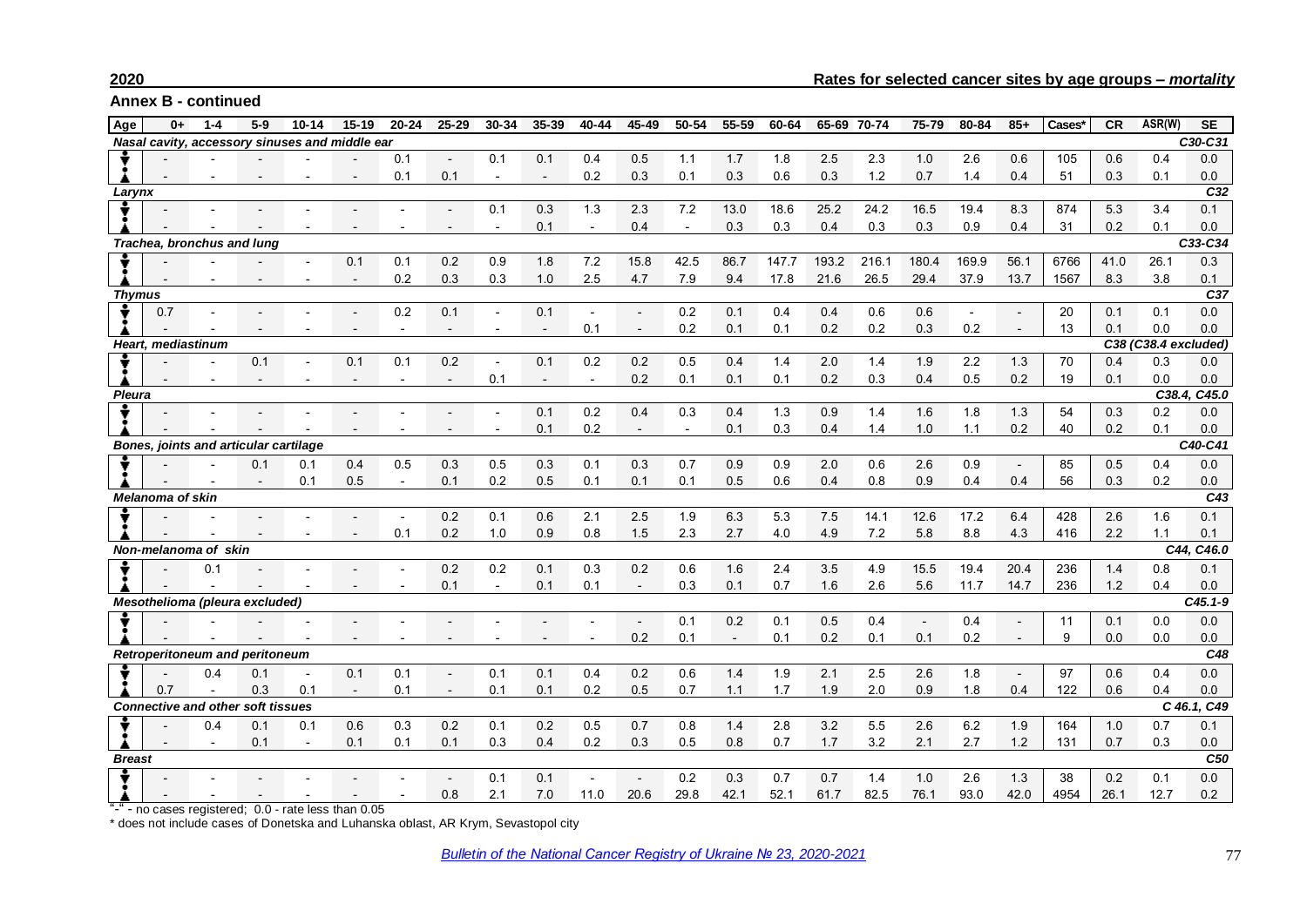| Age             | $0+$                | $1 - 4$ | $5-9$                       | $10 - 14$ | $15 - 19$ | $20 - 24$ | $25 - 29$ | 30-34 | 35-39          | 40-44  | 45-49 | 50-54          | 55-59 | 60-64                    | 65-69 70-74 |       | 75-79                    | 80-84 | $85+$  | Cases* | CR   | ASR(W) | <b>SE</b>       |
|-----------------|---------------------|---------|-----------------------------|-----------|-----------|-----------|-----------|-------|----------------|--------|-------|----------------|-------|--------------------------|-------------|-------|--------------------------|-------|--------|--------|------|--------|-----------------|
| Vulva           |                     |         |                             |           |           |           |           |       |                |        |       |                |       |                          |             |       |                          |       |        |        |      |        | C51             |
|                 |                     | 0.1     |                             |           |           |           | 0.1       | 0.1   | $\blacksquare$ | 0.2    | 0.2   | 0.6            | 0.5   | 1.2                      | 2.7         | 5.3   | 4.7                      | 6.9   | 3.7    | 207    | 1.1  | 0.4    | 0.0             |
| Vagina          |                     |         |                             |           |           |           |           |       |                |        |       |                |       |                          |             |       |                          |       |        |        |      |        | C <sub>52</sub> |
|                 |                     |         |                             |           |           |           |           | 0.1   | 0.1            | $\sim$ | 0.1   | 0.2            | 0.6   | 0.6                      | 0.4         | 0.2   | 1.0                      | 0.9   | 0.8    | 45     | 0.2  | 0.1    | 0.0             |
|                 | Cervix uteri        |         |                             |           |           |           |           |       |                |        |       |                |       |                          |             |       |                          |       |        |        |      |        | C53             |
|                 |                     |         |                             |           |           | 0.3       | 1.4       | 3.3   | 5.6            | 9.7    | 14.1  | 14.8           | 14.3  | 14.2                     | 12.5        | 13.3  | 13.3                     | 12.5  | 6.5    | 1498   | 7.9  | 4.8    | 0.1             |
|                 | <b>Corpus uteri</b> |         |                             |           |           |           |           |       |                |        |       |                |       |                          |             |       |                          |       |        |        |      |        | C54             |
|                 |                     |         |                             |           |           | 0.1       |           |       | 0.3            | 1.1    | 2.4   | 6.1            | 12.1  | 19.2                     | 22.6        | 27.7  | 22.4                     | 23.8  | 7.3    | 1401   | 7.4  | 3.4    | 0.1             |
|                 | <b>Uterus, NOS</b>  |         |                             |           |           |           |           |       |                |        |       |                |       |                          |             |       |                          |       |        |        |      |        | C <sub>55</sub> |
|                 |                     |         |                             |           |           |           |           | 0.1   | 0.1            | 0.1    | 0.4   | 0.7            | 0.3   | 0.7                      | 0.7         | 1.1   | 1.1                      | 0.7   | 0.6    | 66     | 0.3  | 0.2    | 0.0             |
| Ovary           |                     |         |                             |           |           |           |           |       |                |        |       |                |       |                          |             |       |                          |       |        |        |      |        | C <sub>56</sub> |
|                 |                     |         |                             |           |           | 0.4       | 0.3       | 0.8   | 1.4            | 3.4    | 8.9   | 14.0           | 17.1  | 20.0                     | 21.9        | 25.8  | 19.2                     | 15.0  | 6.3    | 1625   | 8.6  | 4.6    | 0.1             |
|                 |                     |         | Other female genital organs |           |           |           |           |       |                |        |       |                |       |                          |             |       |                          |       |        |        |      |        | C <sub>57</sub> |
|                 |                     |         |                             |           |           |           |           |       |                | 0.1    | 0.1   | 0.2            | 0.1   | 0.4                      | 0.7         | 0.3   |                          | 0.2   | 0.2    | 25     | 0.1  | 0.1    | 0.0             |
| <b>Placenta</b> |                     |         |                             |           |           |           |           |       |                |        |       |                |       |                          |             |       |                          |       |        |        |      |        | C58             |
|                 |                     |         |                             |           |           |           |           |       | 0.1            | 0.1    |       |                |       |                          |             |       |                          |       |        | 2      | 0.0  | 0.0    | 0.0             |
| Penis           |                     |         |                             |           |           |           |           |       |                |        |       |                |       |                          |             |       |                          |       |        |        |      |        | C60             |
|                 |                     |         |                             |           |           |           | 0.2       | 0.1   | $\blacksquare$ | 0.2    | 0.1   | 0.2            | 0.5   | 1.2                      | 1.6         | 2.5   | 2.3                      | 2.6   | 1.3    | 66     | 0.4  | 0.3    | 0.0             |
|                 | Prostate gland      |         |                             |           |           |           |           |       |                |        |       |                |       |                          |             |       |                          |       |        |        |      |        | C61             |
|                 |                     |         |                             |           | 0.1       |           |           |       |                | 0.3    | 1.4   | 3.9            | 13.8  | 35.5                     | 74.0        | 135.6 | 186.8                    | 216.7 | 128.8  | 3064   | 18.6 | 10.8   | 0.2             |
| <b>Testis</b>   |                     |         |                             |           |           |           |           |       |                |        |       |                |       |                          |             |       |                          |       |        |        |      |        | C62             |
|                 |                     |         |                             |           |           | 0.2       | 0.6       | 0.7   | 0.7            | 0.8    | 0.4   | 0.4            | 0.4   | 0.7                      | 1.1         | 0.2   | 1.0                      | 0.9   | 0.6    | 75     | 0.5  | 0.3    | 0.0             |
| Kidney          |                     |         |                             |           |           |           |           |       |                |        |       |                |       |                          |             |       |                          |       |        |        |      |        | C64             |
|                 | 1.3                 |         |                             | 0.1       |           | 0.1       |           | 0.2   | 0.4<br>0.3     | 1.6    | 3.4   | 6.5            | 13.2  | 21.5                     | 28.2        | 32.8  | 31.3                     | 28.7  | 7.0    | 1050   | 6.4  | 4.1    | 0.1             |
|                 | <b>Renal pelvis</b> |         |                             |           |           |           |           |       |                | 0.5    | 1.1   | 2.2            | 3.6   | 4.9                      | 8.8         | 14.4  | 10.5                     | 13.9  | 4.9    | 580    | 3.1  | 1.3    | 0.1<br>C65      |
|                 |                     |         |                             |           |           |           |           |       |                |        | 0.2   | 0.4            | 0.2   | 0.4                      | 0.8         | 0.6   | 1.9                      | 2.2   | 0.6    | 33     | 0.2  | 0.1    | 0.0             |
|                 |                     |         |                             |           |           |           |           |       |                |        |       |                | 0.1   | 0.1                      | 0.2         | 0.3   | 0.3                      | 0.4   | $\sim$ | 13     | 0.1  | 0.0    | 0.0             |
| <b>Ureter</b>   |                     |         |                             |           |           |           |           |       |                |        |       |                |       |                          |             |       |                          |       |        |        |      |        | C66             |
|                 |                     |         |                             |           |           |           |           |       |                |        |       | $\blacksquare$ | 0.1   | 0.4                      | 0.8         | 1.2   | 1.9                      | 2.2   | 0.6    | 29     | 0.2  | 0.1    | 0.0             |
|                 |                     |         |                             |           |           |           |           |       |                | 0.1    | 0.1   | 0.1            | 0.1   | $\overline{\phantom{a}}$ | $\sim$      | 0.3   | $\overline{\phantom{a}}$ | 0.2   | $\sim$ | 9      | 0.0  | 0.0    | 0.0             |
| <b>Bladder</b>  |                     |         |                             |           |           |           |           |       |                |        |       |                |       |                          |             |       |                          |       |        |        |      |        | C67             |
|                 |                     |         |                             |           |           |           |           | 0.1   | 0.2            | 0.8    | 1.7   | 2.5            | 9.6   | 16.1                     | 29.6        | 47.4  | 67.1                     | 86.0  | 56.8   | 1277   | 7.7  | 4.5    | 0.1             |
|                 |                     |         |                             |           |           |           |           |       | 0.1            | 0.2    | 0.1   | 0.4            | 1.4   | 2.0                      | 2.8         | 4.3   | 6.6                      | 7.8   | 4.3    | 237    | 1.2  | 0.5    | 0.0             |
|                 | Eye and adnexa      |         |                             |           |           |           |           |       |                |        |       |                |       |                          |             |       |                          |       |        |        |      |        | C69             |
|                 |                     |         |                             | 0.1       |           |           |           | 0.1   | 0.1            | 0.2    | 0.2   | 0.1            | 0.4   | 1.3                      | 0.4         | 0.4   | 0.3                      | 0.9   | $\sim$ | 36     | 0.2  | 0.1    | 0.0             |
|                 |                     |         |                             |           |           |           |           |       | 0.1            | 0.1    | 0.3   | 0.2            | 0.4   | 0.4                      | 0.5         | 1.1   | 0.9                      | 0.7   | 0.4    | 48     | 0.3  | 0.1    | 0.0             |

"-" - no cases registered; 0.0 - rate less than 0.05